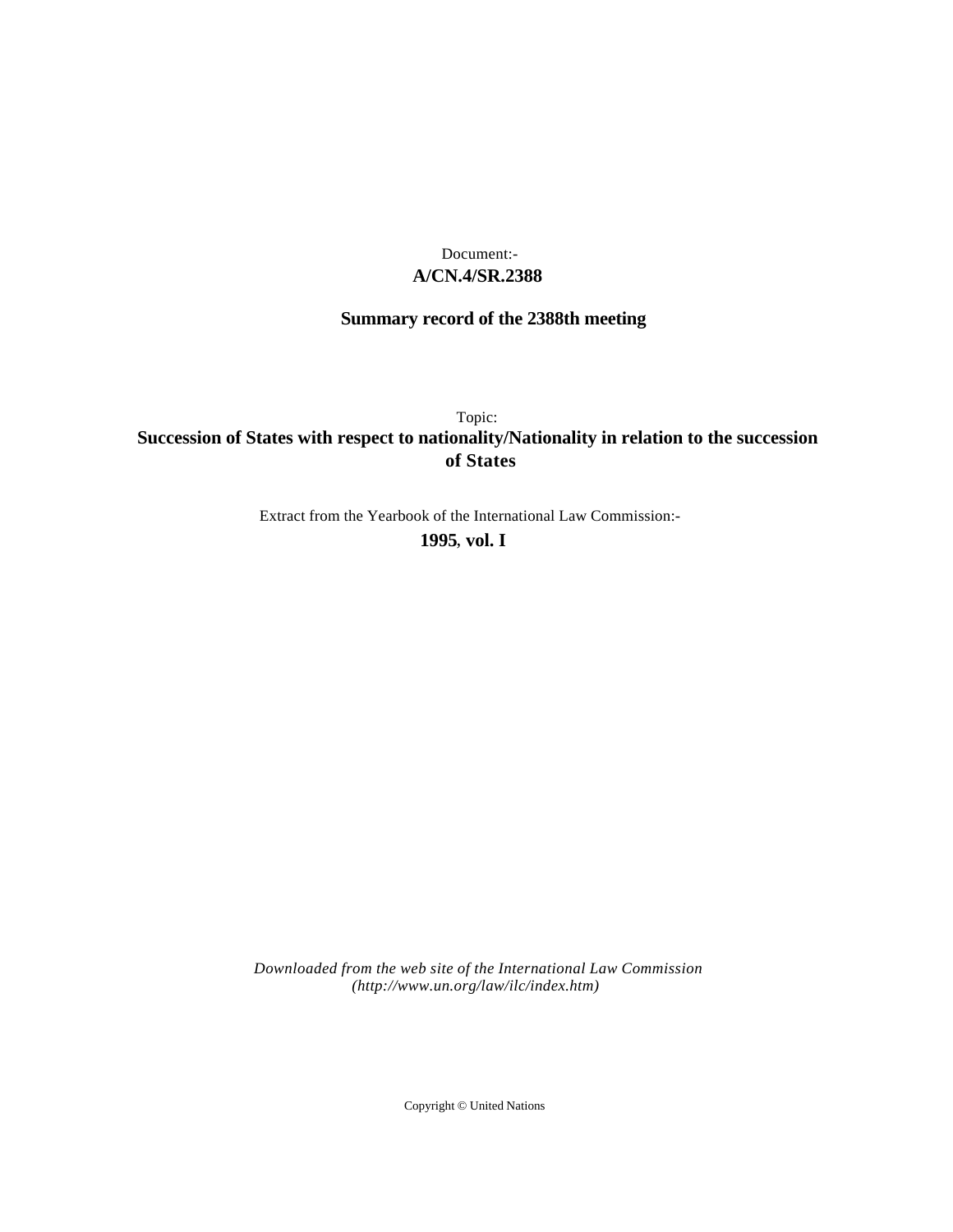*Tuesday, 23 May 1995, at 10.05 a.m.*

*Chairman'.* Mr. Pemmaraju Sreenivasa RAO

*Present.* Mr. Al-Baharna, Mr. Al-Khasawneh, Mr. Arangio-Ruiz, Mr. Bennouna, Mr. Bowett, Mr. Crawford, Mr. de Saram, Mr. Eiriksson, Mr. Fomba, Mr. Giiney, Mr. He, Mr. Idris, Mr. Kabatsi, Mr. Kusuma-Atmadja, Mr. Lukashuk, Mr. Mahiou, Mr. Mikulka, Mr. Pambou-Tchivounda, Mr. Pellet, Mr. Razafindralambo, Mr. Rosenstock, Mr. Thiam, Mr. Tomuschat, Mr. Villagrán Kramer, Mr. Yamada, Mr. Yankov.

**State succession and its impact on the nationality of natural and legal persons** *{continued)* **(A/CN.4/ 464/Add.2, sect. F, A/CN.4/467,<sup>1</sup> A/CN.4/ L.507, A/CN.4/L.514)**

[Agenda item 7]

#### FIRST REPORT OF THE SPECIAL RAPPORTEUR *(continued)*

1. Mr. PAMBOU-TCHIVOUNDA said that the didactic approach adopted by the Special Rapporteur in his first report (A/CN.4/467), with respect both to the form and to the substance, was probably warranted by the novelty of the subject-matter. The report reflected the mood of the times—a mood in which the principle of sovereignty that had governed international law since the nineteenth century was heading, at the dawn of the twentyfirst century, towards a watershed where sovereignty and solidarity in the service of humankind converged. New times, and a new topic, called for an urgent treatment: that message was to be found in every section of the report. Yet one might ask whether that message needed a report of so many pages, and whether the situations calling for urgency cited by the Special Rapporteur namely, those relating to the recent changes in eastern Europe—were not already a thing of the past. Admittedly, the past was useful, but the Commission's task was to work for the future. Russia and Chechnya; Morocco and Western Sahara; China and Hong Kong; Rwanda; Burundi; Canada and Quebec; Senegal, faced with a wave of Casamance irredentism; the European countries currently engaged in building a European Union; Ethiopia, now shorn of Eritrea, yet which in April 1995 had acquired a new federal constitution favouring ethnic particularism: those were some of the questions that should be given urgent treatment in the context of the present topic. Could the approach adopted to the problems posed by the former Soviet Union, the former Yugoslavia, or the former Czechoslovakia be transposed to the future,

and to the situations just mentioned? It was a moot point, but it was not a theoretical question. On the contrary, it was central to the topic under consideration.

2. As to the Special Rapporteur's approach and the structure of the report, after the historical review of the work of the Commission on drafting a regime of State succession, one might have expected to find an indication of what the Special Rapporteur understood to be the content of the topic assigned to him. Did its title refer to State succession in matters of nationality, and thus mean that, as in the case of the Vienna Convention on Succession of States in respect of Treaties and the Vienna Convention on Succession of States in respect of State Property, Archives and Debts, the Commission was called on to draw up a specific regime as a positive response to the problems posed by nationality in a situation of State succession? Or, did it refer to the impact of any type of State succession on nationality, and thus raise the question, in the light of those same conventions, of what rules and principles were applicable to nationality, and of the extent to which they were applicable? Those two questions should have been considered in detail in a section of the report preceding chapter I entitled "Current relevance of the topic". Yet not until much further on in. at the end of chapter V, did one read that the Special Rapporteur had opted for "the current study of State succession and its impact on the nationality of natural and legal persons". Both the Commission and the General Assembly, to which its preliminary study would be submitted, would benefit from an elucidation of the content of the topic.

3. The preliminary study should avoid two pitfalls. First, the Commission must avoid the temptation to exaggerate the role of international law in the field of the topic under consideration. Secondly, it should also take cognizance of the fact that the question to be regulated concerned, first and foremost, not inanimate objects, but human beings. His comments would relate to those two contentions, which encapsulated the highly political scope of the topic.

4. On the first point of contention, which was not necessarily a reproach, namely, that the Special Rapporteur idealized the role played by international law, especially with regard to its impact on natural persons, three comments could be made. To begin with, due primacy must be restored to internal law, for there was an inherent link between the State—regardless of the circumstances and context of its emergence—and the nationality of the population claiming to be its nationals. As acknowledged in the report, both the literature and the practice of the courts agreed on the exclusive character of the competence of the State in determining nationality. In other words, the State defined the conditions for granting nationality. But it was also the State that defined the conditions for loss of nationality, and the State that could confer on individuals the freedom to choose from among more than one nationality. Admittedly, in a celebrated opinion delivered in 1984, the Inter-American Court of Human Rights had ruled that that principle was limited by the requirements imposed by international  $law$ ;<sup>2</sup> but

<sup>&</sup>lt;sup>1</sup> Reproduced in *Yearbook...* 1995, vol. II (Part One).

<sup>&</sup>lt;sup>2</sup> Proposed Amendments to the Naturalization Provisions of the Political Constitution of Costa Rica (Advisory Opinion OC-4/84, *International Law Reports* (Cambridge), vol. 79 (1989), p. 283).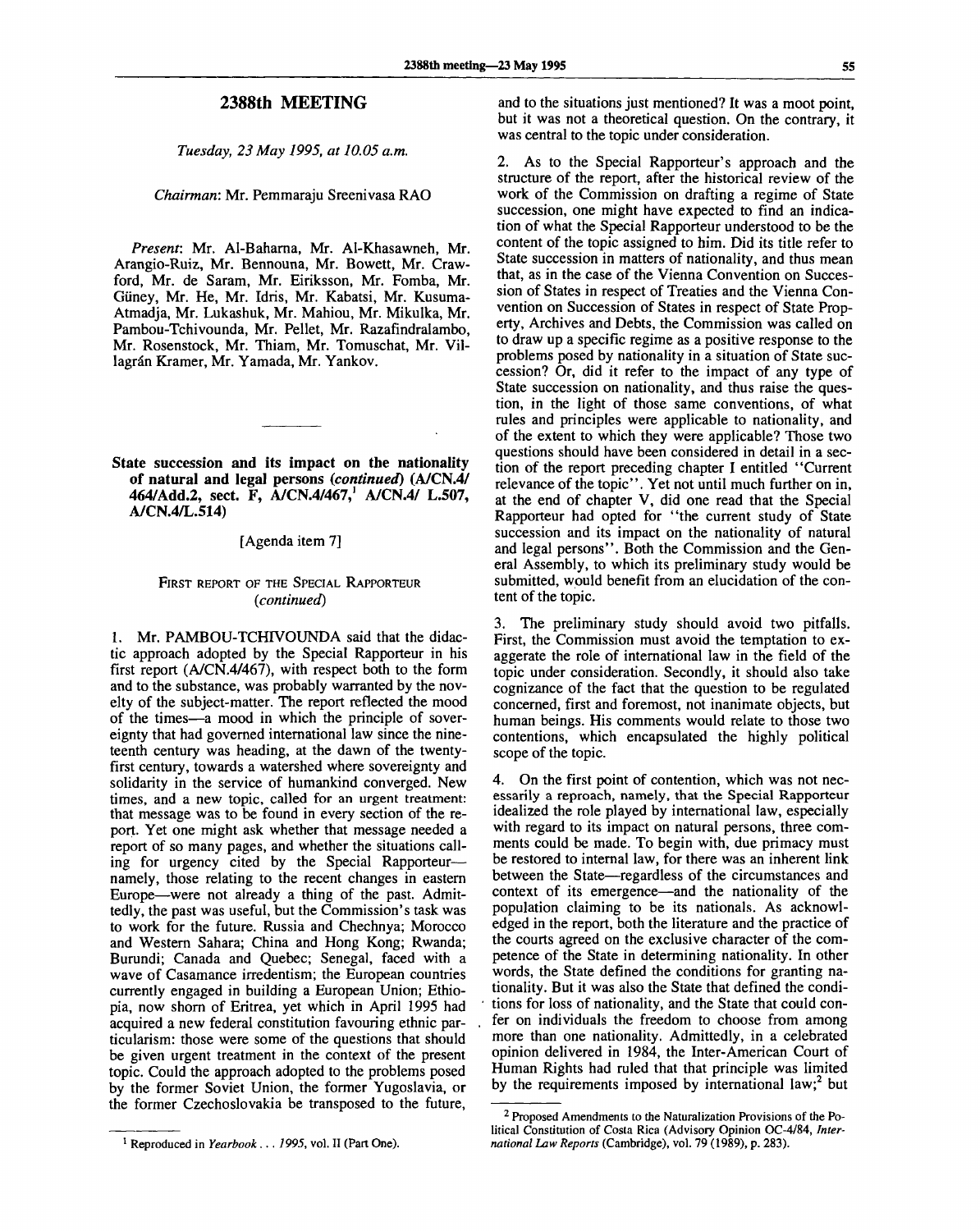the scope of that opinion, which was in any case only an opinion, should be viewed relatively. In the case of international recognition, for example, it was well known that the act whereby a State recognized another State in the context of State succession was almost never accompanied by a requirement that the legislation enacted by the new State regarding nationality should be in conformity with international law. It was an internal administrative matter, a matter for the Government, and one with which international law did not concern itself.

5. Secondly, even if international law were to deal with that question, it would still be necessary to determine the substance—namely, the rules and sources of that international law. The Special Rapporteur referred to the Draft Convention on Nationality of 1929,<sup>3</sup> but that Convention had remained at the drafting stage, and was not positive law. The report also contained a reference to article 1 of the Convention on Certain Questions relating to the Conflict of Nationality Laws..There again, the Convention had not entered into force and, in his view, therefore, it was not law.

6. The practice of the courts and customary rules were two ways of generating international law which served as the background to the principle of effective nationality referred to at length in the report. That principle, however, was highly controversial. The *Mavrommatis Palestine Concessions\** and *Nottebohm<sup>5</sup>* cases had conferred a practical function on the principle of effective nationality, providing rules on the basis of which to decide between the rival claims of two States in the exercise of diplomatic protection, nationality being one condition for their implementation. That rule did indeed apply to cases of conflict of nationality, provided they remained within the framework of diplomatic protection. Outside that framework, the principle of effective nationality lost its pertinence and scope. That assertion was borne out by the arbitral award in the *Flegenheimer*  $\cos^6$  and by the judgment of the Court of Justice of the European Communities in case No.  $C-369/90^7$  which had virtually ridiculed the principle of effectiveness, as the product of a romantic epoch in the history of international relations.

7. Thirdly, when the Special Rapporteur found it undesirable that, as a result of change of sovereignty, persons should be rendered stateless against their will, he was invoking international human rights law, which, as he pointed out in his report, imposed additional limits on States in the exercise of their discretion when it came to granting or withdrawing their nationality. However, international human rights law was riddled with fundamental contradictions. One could conceive that determination of the nationality of individuals in a context of State succession should require consultation with the population, in the light of the principle of the right of peoples to self-determination, which was surely a people's collective right. In its advisory opinion on the question of *Western Sahara?* ICJ had reaffirmed the obligation of a State to consult with the population. The implementation of that obligation devolved on States. In 1987, the Human Rights Committee had clearly recognized that an individual could not claim to be the victim of a violation of the right of peoples to selfdetermination as set forth in article 1 of the International Covenant on Civil and Political Rights. In Czechoslovak constitutional law—the most recent example referred to by the Special Rapporteur—a law on referendums had been enacted in 1991, but had not been implemented, because of the need to address the political crisis of 1992. That law had been allowed to lapse, yet no one had regarded that state of affairs as a violation of international law. And when the Czech Republic and Slovakia had each adopted legislation on nationality, that legislation had been unequal, with regard to the conditions each imposed for the acquisition of nationality, and also with regard to the settlement of questions of dual nationality.<sup>9</sup> Thus, article 15 of the Universal Declaration of Human Thus, atticle 15 of the Ontversal Declaration of Figurean<br>Rights<sup>10</sup> must be seen as declaratory law, rather than as binding law. That article, like the relevant provisions of the Covenant, left States free to take account of their own interests and fears, and of other political rather than purely legal considerations, in questions regarding the determination of nationality.

8. As to his second contention, the Special Rapporteur recommended that the Commission should not undertake the study of the impact of State succession on the nationality of legal persons in parallel with the study concerning the nationality of natural persons. The Commission was invited to separate the two issues and to study first the most urgent one—that of the nationality of natural persons. He endorsed that approach, which would also help to highlight the specific features of a subject which needed to be placed in an appropriate legal framework. As he had said at the outset, the subject-matter of the topic was not inanimate objects such as treaties, debts, archives, or property—issues that had already been addressed by the Commission, and on which the very existence of the State did not fundamentally depend. On the contrary, it concerned the essential bases of the State perceived, not from an abstract or descriptive standpoint, but as implied by territorial and demographic variables, and the legal structure appropriate to organize a framework to deal with the interaction of those variables. That structure concerned both the predecessor State and the successor State, for the primary goal of the law of State succession was to ensure the social and political stability of each of the entities involved.

9. Still with reference to his second contention, he noted that the Special Rapporteur invited the Commission to devote its first efforts to the search for a link. The two categories of succession envisaged by the Commis-

<sup>&</sup>lt;sup>3</sup> "Nationality, responsibility of States, territorial waters", Ameri*can Journal of International Law* (Washington, D.C.), vol. 23, Special Number (April 1929), p.13.

<sup>4</sup>  *Judgment No. 2, 1924, P.C.I.J., Series A, No. 2,* p. 6.

<sup>&</sup>lt;sup>5</sup> See 2385th meeting, footnote 15.

<sup>6</sup> United Nations, *Reports of International Arbitral Awards,* vol. XIV (Sales No. 65.V.4), pp. 327 *et seq.*

<sup>7</sup> Court of Justice of the European Communities, *Recueil de la jurisprudence de la Cour et du Tribunal de premiere instance, 1992-7,* judgment of 7 July 1992, *Mario Vicente Micheletti e.a.* v. *Delegacion del Gobierno en Cantabria.*

<sup>8</sup>  *Advisory Opinion, I.C.J. Reports, 1975,* p. 12.

<sup>&</sup>lt;sup>9</sup> The Czech law and the Slovak law on nationality were amended by Laws Nos. 92/1990 and 88/1990 of the Czech National Council and the Slovak National Council, respectively.

<sup>&</sup>lt;sup>10</sup> General Assembly resolution 217 A (III).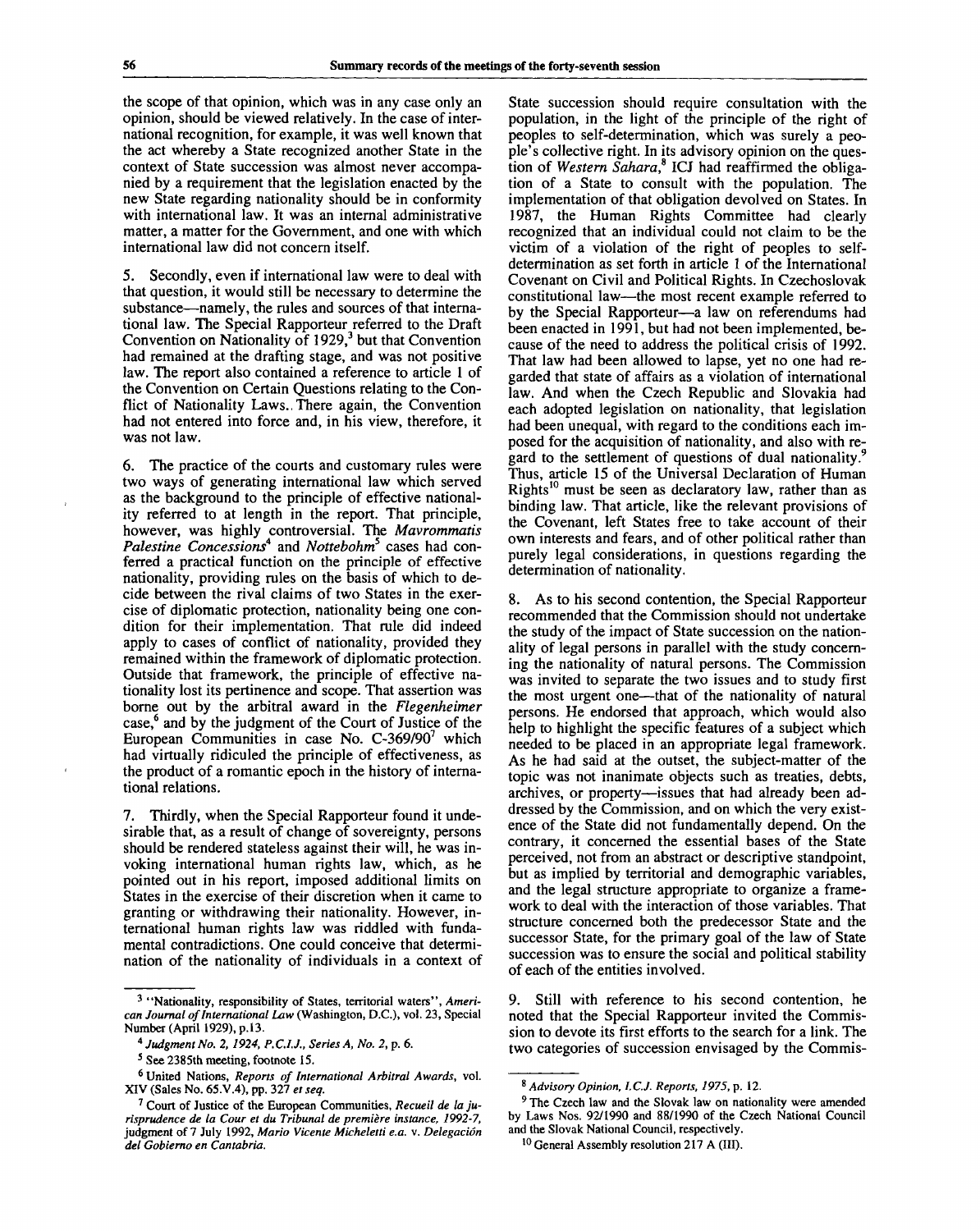sion, for succession of States in respect of treaties and in respect of State property, archives and debts, were clearly described by the Special Rapporteur in his report, but from a purely formal standpoint. The report failed to create a tie-in with the material or substantive principles of the two systems, such as the principles of continuity *ipso jure,* of *tabula rasa,* of equitable sharing, or of nontransmissibility. All those principles, individually or as a whole, reflected a concern to ensure fairness; one might go so far as to say that the international law of the succession of States was a reaction, in the form of positive provisions, to a situation of intolerable unfairness. A reminder of those principles would thus not have gone amiss.

10. He failed to understand why the Special Rapporteur stated that for the purposes of the current study, it would be appropriate to keep the categories which the Commission had adopted for the codification of the law of succession of States in respect of matters other than treaties, in other words, the regime in the Vienna Convention on Succession of States in respect of State Property, Archives and Debts. One very soon realized, however, that the Special Rapporteur himself was not convinced of the soundness of that approach, for he returned to the regime in the Vienna Convention on Succession of States in respect of Treaties, referring to transfer of territory, uniting of States, and dissolution (in other words, separation) of a State—all major categories in that Convention. Was the Commission to opt for one regime and reject the other, or to draw on elements from both? He himself would have opted for the latter approach. At all events, he considered that if the Commission was to give priority to the nationality of natural persons, it must base itself primarily on the regime in the Vienna Convention on Succession of States in respect of Treaties, while exploiting the overlaps between the two, having regard to the material principles to which he had referred.

11. The territorial location of populations was a further essential indicator to be used in the definition of the scope of the problem *ratione loci,* in addition to those used by the Special Rapporteur in chapter VI of his report. That criterion could help to pinpoint extreme cases not referred to in the report, thereby broadening the range of cases proposed for consideration.

12. Mr. BENNOUNA said the first report on State succession and its impact on the nationality of natural and legal persons was obviously intended to clear the way for more in-depth discussion. Recent events in eastern Europe had revealed that State succession was indeed a topical issue, though he himself would have preferred the Commission to add a different subject to its agenda, one that deeply affected all countries of the world, especially the developing countries: investment rights. The final form for the Commission's work on State succession had not yet been established, though he agreed with the Special Rapporteur's statement that, as a first step, it should be a study for submission to the General Assembly.

13. The Special Rapporteur was correct in pointing out that, while internal and international law overlapped in respect of State succession and nationality, the topic had

traditionally been held to fall within the province of internal law. Since State sovereignty was involved, the Commission would be well advised to follow the Special Rapporteur's suggestion that it confine its work to the elaboration of general criteria for use by States. States would then be free to adapt the criteria to specific cases and to take into account particular regional or national features.

14. As Mr. Bowett (2387th meeting) had pointed out, the concept of an obligation to negotiate had now been accepted and incorporated in legal practice. It might be useful to adopt it as one of the general criteria for State succession, so as to avert any harmful effects on individuals of changes in the configurations or borders of States or in the balance of power among them.

15. The reference to the various categories of "nationals" in internal law raised a delicate, indeed explosive, issue. Some States openly discriminated against certain groups of citizens by establishing separate categories, which amounted to denying them their full civil and political rights. The case of Palestine, for example, could usefully be studied in the context of State succession and nationality. There were currently 800,000 Arab Israelis relegated to the status of second-class citizens. The Commission should look into whether that was compatible with international law and what the implications were for the succession of States under the agreement signed on 13 September 1993.<sup>11</sup>

16. The Special Rapporteur suggested that priority should be given to the impact of State succession on the nationality of natural, as opposed to legal, persons, since that was the more urgent issue. Urgent it was, yet the nationality of legal persons was also an important matter and should not be left entirely unattended. Recent events had brought the issue to the fore, particularly in the context of investment rights. In that regard, he drew attention to the judgment of ICJ in the case concerning *Elettronica Sicula S.p.A.* (ELSI) *{United States of America* v. *Italy*<sup>12</sup> The question of ownership or control of a legal person was now taken into account in most investment agreements. Perhaps a reference to such issues should be included in the Commission's work on the topic, even if a thorough consideration of the nationality of legal persons was to be deferred until a later date.

17. Another highly sensitive, indeed politicized, issue was the extent to which a State had the ability to grant or withdraw the nationality of an individual. The problem arose frequently in connection with family reunification and immigration. In some cases, children acquired nationalities that were different from those of their parents and, as a result, were physically separated from them. Such issues should be brought up in the course of the work on State succession.

18. The Special Rapporteur indicated that the Commission's study should cover only "normal" situations of State succession, not those involving force or annexation. He was not sure there was a clear-cut distinction to

<sup>&</sup>lt;sup>11</sup> Declaration of Principles on Interim Self-Government Arrangements, including its Annexes, and its Agreed Minutes (A/48/486- S/26560, annex).

<sup>12</sup>  *Judgment, I.C.J. Reports 1989,* p. 15.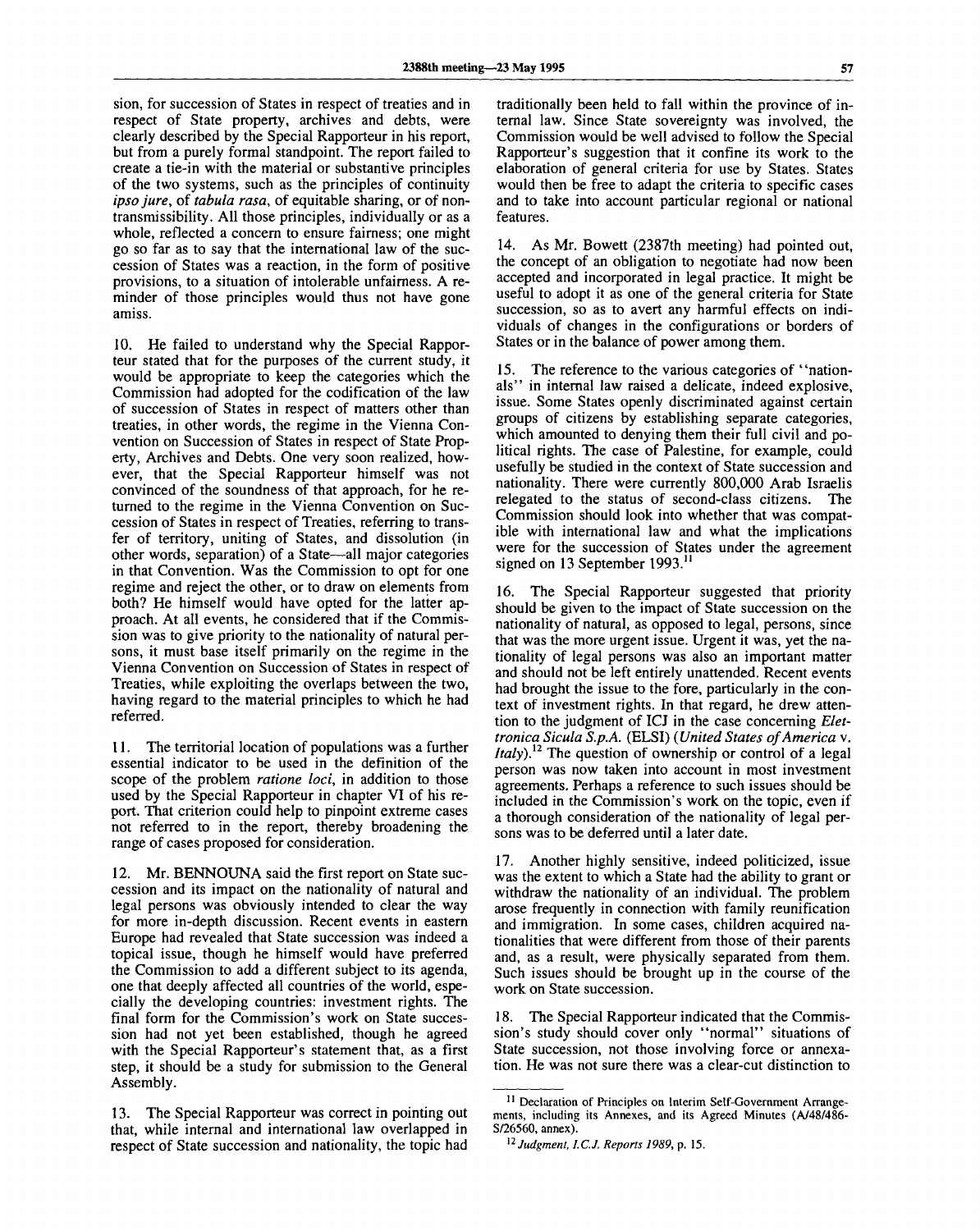be drawn in such matters, but even if there was, it was precisely in "abnormal" situations of State succession that human rights were most likely to be violated. All the more reason, therefore, for the Commission to seek to establish criteria for State conduct. As to the right of option, he agreed with Mr. Bowett that it came into play only in very limited and exceptional circumstances.

19. Finally, he endorsed the Special Rapporteur's apt comments on continuity of nationality, namely, that in the context of State succession, continuity of nationality could not operate as in the regime of diplomatic protection.

20. On the whole, he would have preferred a less theoretical, more experience-oriented approach than the one used in the report. Far too few examples had been cited of State practice, particularly in eastern Europe and in the territories of the former Soviet Union. The Commission did not wish to provide abstract guidelines or any general theory. In his next report, the Special Rapporteur should fill in the gaps, looking particularly closely at the advantages and drawbacks of the actual solutions found in recent cases of State succession. He did agree with the Special Rapporteur, however, that the best service the Commission could render the General Assembly and States was to provide a series of factors and general criteria that could be used for negotiation in cases of State succession. Naturally, such criteria must be aligned with the peremptory norms of international law and with humanitarian law.

21. One element of the nationality question that had not been touched on, and which he believed fundamental, was an individual's emotional attachment to his or her roots. No regulations or rules could prevent a person from identifying with the place where he or she was bora and raised, and that was something that had to be taken into account in the Commission's future work on State succession.

22. Mr. IDRIS said that any analogy with State succession to treaties, property or debts should be closely tied in with the question of nationality. Nationality was, after all, a prerequisite for the exercise of civil and political rights. The basic principle to be established was that succession of States did not give legal title to the individual in regard to succession to nationality. That was a manifestation of the State's sovereignty and territoriality.

23. There was broad consensus in the literature and the practice of the courts in favour of acknowledging that nationality was essentially governed by internal law. That was also true in cases where the acquisition of nationality was covered by treaty, or when internal law required that nationality be acquired under a convention. A good example of such a provision was article 3 of Slovenia's law on citizenship. The principle that it was for each State to determine, in its own law, who were its nationals, had been adopted in the Convention on Certain Questions relating to the Conflict of Nationality Laws.

24. Nevertheless, having agreed that nationality was not a "successional matter", he said that he experienced some difficulty with the Special Rapporteur's suggestion of using the definitions the Commission had already formulated for the Vienna Convention on Succession of

States in respect of Treaties and the Vienna Convention on Succession of States in respect of State Property, Archives and Debts. The term "succession of States" would thus refer to the replacement of one State by another in the responsibility for the international relations of a territory. Yet he wondered whether the notion of responsibility for international relations was really relevant in the context of nationality. Since nationality was a matter that fell essentially within the sovereignty of a State, it would be more appropriate to use a concept already considered by the Commission—sovereignty in respect of territory. The definition of State succession in respect of nationality would then be the replacement of one State by another in sovereignty in respect of territory.

25. He said that he was uncomfortable with the definition of nationality given by the Special Rapporteur in his report, namely that "Nationality", in the sense of citizenship of a certain State, must not be confused with "nationality" as meaning membership of a certain nation in the sense of race.<sup>13</sup> The distinction drawn in that definition was both controversial and confusing, and the reference to race was undesirable. Although nationality was basically an institution of internal law, as ICJ had recognized in the *Barcelona Traction* case,<sup>14</sup> and because the international application of that notion must be based on the nationality law of a given State, a decision by a State to grant its own nationality did not necessarily have to be accepted internationally without question. In the *Nottebohm* case, ICJ had decided that

a State cannot claim that the rules it had thus laid down are entitled to recognition by another State unless it has acted in conformity with the general aim of making the legal bond of nationality accord with the individual's genuine connection with the State which assumes the defence of its citizens by means of protection against other States.

The Court's adoption of the principle of a genuine link had sparked considerable discussion, and much criticism. The critics had argued that the "link theory" had not been advanced by the parties to the dispute, and that the Court had transferred the requirement of an "effective connection" from the domain of dual nationality to the domain of only one nationality. Thus, the "genuine link" requirement in limiting the successor State in its discretion to extend its nationality had yet to be clarified.

26. Regarding the scope of the topic, the General Assembly had endorsed the Commission's recommendation that it should include both natural and legal persons. It was too late now to restrict the study to natural persons alone as such a course would fall short of the expectations of Governments.

27. He supported the idea of establishing a working group as a good way of moving forward on the controversial issue of nationality. The group should identify the fundamental aspects of the topic and elicit further comments by Governments. Such comments were indispensable, particularly with a view to obtaining a clear picture of State practice. The working group should not,

<sup>13</sup> R. Jennings and A. Watts, eds., *Oppenheim's International Law,* 9th ed., vol. I, parts 2-4 (London, Longman, 1992), p. 857.

<sup>14</sup>  *Barcelona Traction, Light and Power Company, Limited, Second Phase, Judgment, I.C.J. Reports 1970,* p. 3.

<sup>&</sup>lt;sup>15</sup> See 2385th meeting, footnote 15.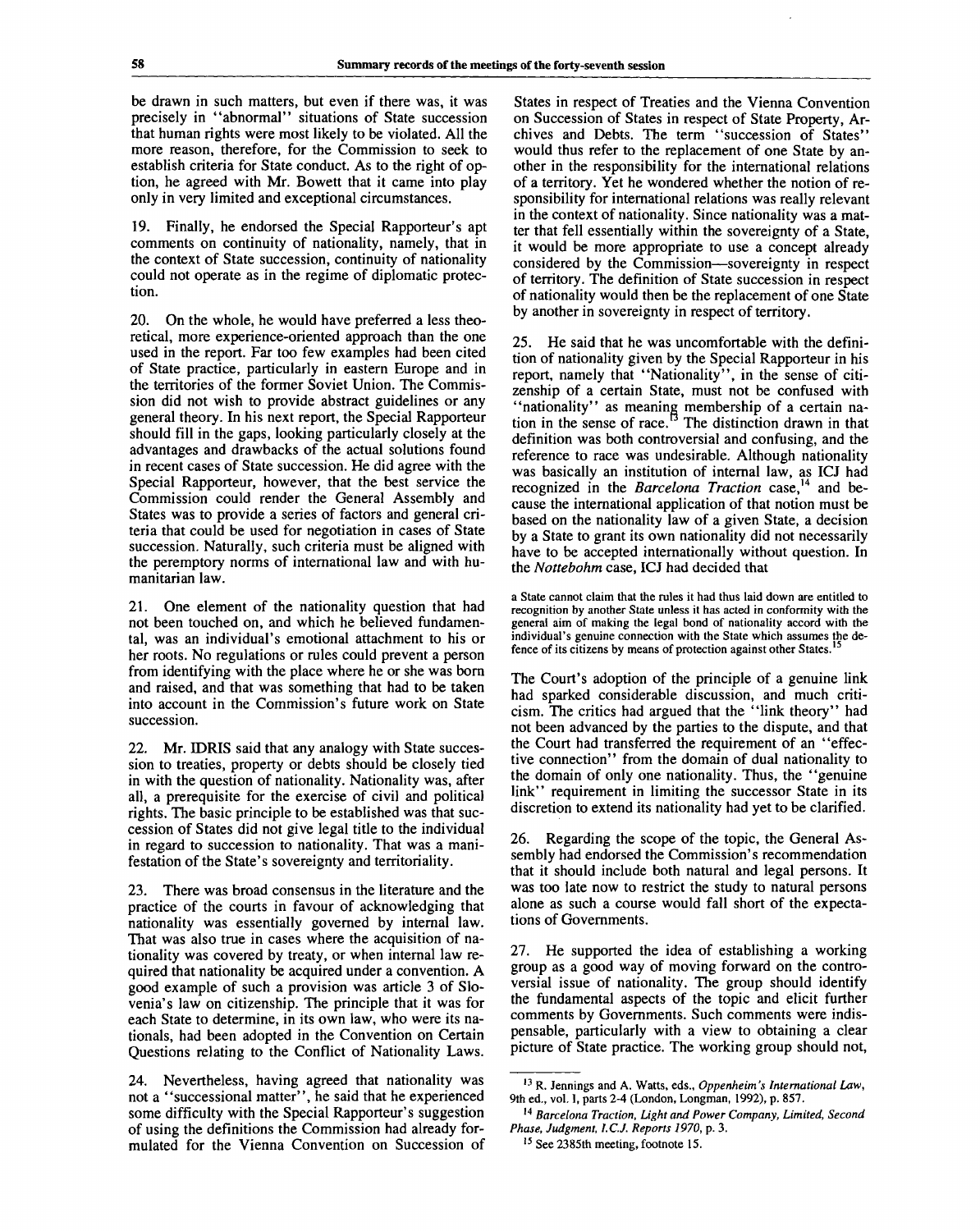however, propose any solutions at the present stage. It was more important to identify problems and investigate State practice.

28. Mr. MIKULKA (Special Rapporteur) said that it might be useful for him to respond to some of the points already raised. First, with regard to categories of succession, Mr. Pambou-Tchivounda had stated a preference for a mixture of those contained in the Vienna Convention on Succession of States in respect of Treaties and the Vienna Convention on Succession of States in respect of State Property, Archives and Debts. Such a mixture would be difficult because, although some of the matters dealt with in the former had received similar treatment in the latter, others had been handled in a radically different way. He had therefore concluded that the latter Convention provided a better basis for the Commission's consideration of the matter.

29. For example, the Vienna Convention on Succession of States in respect of Treaties covered three entirely different situations in one category: the unification of States; the dissolution of States; and the separation of part of a State to form an independent State. Such a simplification had of course been possible for the purposes of a convention on the succession of States in respect of treaties, for those who had drafted that Convention had concluded that in all three situations only one rule should apply: the rule of continuity of treaties *ipso facto.* In the case of problems of nationality, however, clear distinctions must be made between the three situations because they gave rise to entirely different problems. It was impossible to disregard the differences between cases when the predecessor State continued to exist (separation), when the predecessor State disappeared completely (dissolution), and when the international personality of one of the predecessor States disappeared (unification).

30. He had also tried in his report to enrich the categories by introducing a distinction based on the German precedent. German unification had not taken place on the basis envisaged in the Vienna Convention on Succession of States in respect of Treaties, namely, that two predecessor States disappeared and a new State was born, but rather on the basis of the "absorption" of the German Democratic Republic by the Federal Republic of Germany. In other words, the international personality of the Federal Republic was never contested, whereas the German Democratic Republic disappeared as an independent State. That meant, for the purposes of nationality, that the problem lay with the nationality of citizens of the former German Democratic Republic. Of course, the German situation had another special feature: whether to recognize the effects of the Second World War on nationality, but there was no need for the Commission to go into that question.

31. He understood Mr. Bennouna's doubts about the proposal in the report that the Commission should leave aside the problem of situations not in conformity with international law. Doubts had always arisen when the Commission had debated that topic in the past, and the proposal was intended merely to facilitate the present work in the initial stages. The topic was so difficult that complicating factors must be set aside for the moment, and the Commission must try to clarify matters relating

to normal situations, but without stating explicitly that the rules which it drafted did not apply to abnormal situations. Naturally, the Commission's exclusion of such situations certainly could not be used to justify wrongful acts. Similarly, some of the rules applicable to normal situations might well apply to abnormal ones as well. No doubt an annexing State would be breaking a fundamental rule of international law and committing violations of the human rights of the population of the annexed territory. Furthermore, the fact that international law prohibited annexation by force did not mean that international law was not interested in the consequences of such a wrongful act.

32. On the question of the existing practice of States, he had explained in his introduction that he had not yet had time to examine all the information submitted by States. Furthermore, it was not usual to conduct a detailed examination of State practice in the preliminary stages of a study. At a later stage he would, of course, give close attention to national legislation. It would be a sensitive undertaking because States were jealous of their internal competence with respect to questions of nationality, and the Commission must not give the impression that it was trying to decide whether a State's practice conflicted with international law. Some States had expressed concern on that point in the Sixth Committee. Clearly, without setting itself up as a court, the Commission might eventually conclude that the practice of some States was not in conformity with the general trend of international law.

33. Mr. Idris had commented on the definitions set out in section E of the introduction to the report. For the moment they were the definitions already adopted by the Commission and they had no implications for the substance of the topic. He wanted the Commission to speak a common language because the notion of succession had been used in the literature with entirely different definitions. The Commission and the two diplomatic conferences had opted for a given terminology which the Commission should continue to use in order not to confuse the issues further.

34. Mr. Idris would prefer to replace "responsibility" in the definition of succession of States by a reference to sovereignty. The Commission had debated that point 20 years before and had decided not to use the notion of sovereignty simply to avoid the impression that sovereignty as such could devolve from one State to another. If "responsibility" were replaced by "sovereignty" in the definition, the succession of States would mean the replacement of one State by another in territorial sovereignty. That would mean that sovereignty itself was a matter of succession and did not have an "original" character and that all the limitations on sovereignty accepted by the predecessor State devolved on the successor State. The Commission would then have to hold as lengthy a debate on the point as had taken place during the drafting of the two above-mentioned Conventions and it would never get to the basic issues of nationality.

35. One point not yet raised by any member had been put as a question in chapter III of the report: if the concept of nationality for international purposes is to be considered as generally accepted, what are its elements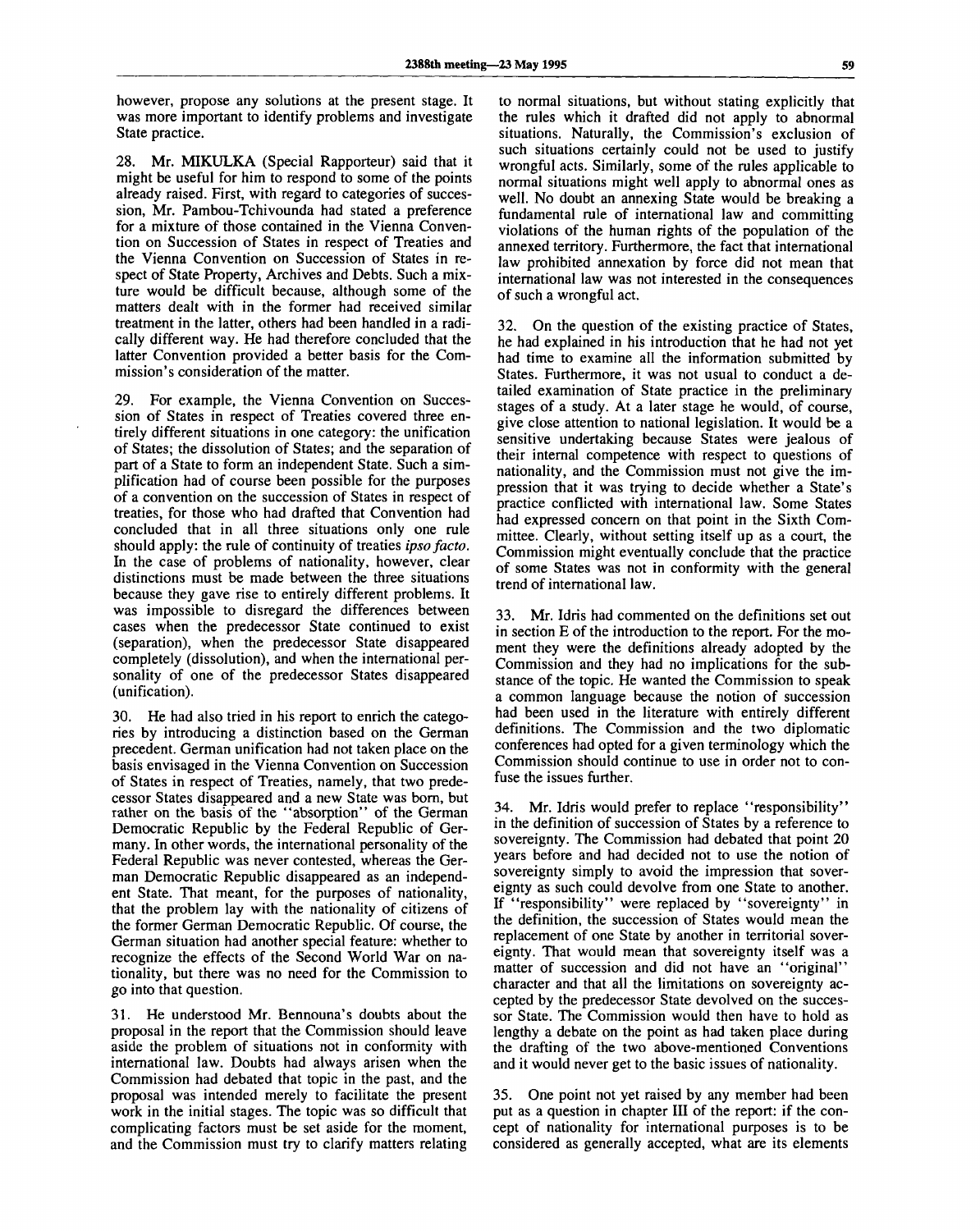and what exactly is its function? In that regard, he would certainly welcome clarification from members.

36. Mr. CRAWFORD said that the Special Rapporteur's statement in his report that nationality was not a "successional matter" was true in one sense, but there remained the compelling situation of individual human rights as embodied in a variety of treaties and the more general position of individuals. State succession had traditionally been viewed from the perspective of States, but, as the Special Rapporteur had made clear, that was no longer sufficient. He was in general agreement with the Special Rapporteur's conclusions, but none the less wished to comment on some points.

37. First, he agreed that the question of continuity of nationality should be included in what was a general study. In fact, there were two problems of continuity: continuity in respect of acts occurring prior to the date of the succession; and continuity as between the date of succession and the date when issues of nationality were settled. It must be made clear that any subsequent clarification of the position should be deemed to operate retrospectively at least to the date of the succession. That was an area where the concept of a "successional matter" should not be applied too rigidly. There were some areas of the law of State succession in which the succession occurred *ipso jure* on the date of succession, although some consequences had to be dealt with subsequently. There were many other areas which were not of that kind: matters of State debt, for example, where problems had to be sorted out afterwards, although the succession did not necessarily bring about an innovation.

38. More generally, the Commission should view with favour the use of a series of presumptions. It was possible that international law had not yet developed far enough to determine which persons acquired which nationality, but it could certainly establish presumptions that would be regarded as applicable to, and would help to regulate, a particular situation, though that situation would of course be regulated primarily by the legislation of the successor State or States and by agreement between them.

39. He agreed with the flexible approach the Special Rapporteur proposed to adopt with respect to the outcome of the work and, in particular, with his view that the Commission should in the first instance submit a report to the General Assembly describing the nature of the problem and the way in which it should be tackled. On the other hand, he did not agree with Mr. Idris that the Commission should confine itself to identifying the problems rather than indicating the solutions. Although the Commission should not be categorical in proposing solutions, it would be useful if, in the context of the consideration of the matter in the Sixth Committee, it could indicate any possible solutions in a given area.

40. He strongly agreed on the desirability of using the existing definitions, particularly those laid down in the Vienna Convention on Succession of States in respect of State Property, Archives and Debts as well as the existing categories of succession set forth in that Convention, with the refinement proposed by the Special Rapporteur to cover the case of Germany. The Convention was clearly the right instrument to follow because, in principle, the problems of succession to treaties occurred within the international domain, whereas the problems of succession with respect to matters other than treaties occurred in both the internal and the international domain and thus gave rise to many more difficulties.

41. While it was entirely defensible for the Commission to deal first with the nationality of natural persons—since that was the area in which human rights issues and in which tragedies occurred—the Commission's report to the General Assembly should not omit consideration of the question of legal persons altogether. The distinctions the Special Rapporteur had drawn between natural and legal persons were helpful. Indeed, there were some legal systems that did not have their own internal conception of the nationality of corporations. International law attributed a nationality to those corporations for its own purposes. The position with regard to individuals was quite different: all States had a concept of the nationality of individuals, and so there was an important distinction between them, which might have corollaries in the framework of succession. None the less, it must be the case that, where a corporation was established under the law of a State or territory affected by a succession and the corporation continued to exist, the nationality attributed to it by international law must have changed—a fact that should attract comment.

42. The Special Rapporteur had given a very interesting account of the concept of nationality for international purposes. Within the framework of the strictly dualistic account of nationality that was characteristic of the older sources—but was to be found even in as non-dualistic a source as the work of O'Connell<sup>16</sup>—the idea of nationality for international purposes presented something of a conundrum. Nationality was a creation of national law but international law could not be excluded even though it might not perform the primary role. Consequently, provided that some flexibility was maintained, it seemed to him that it was useful to talk about the idea of nationality for international purposes—about a kind of imputed nationality, as it were, which might have consequences particularly in the framework of a set of presumptions.

43. In general, he preferred the idea of presumptions to the idea of factors to which Mr. Bennouna had referred. If it could be established on the basis of practice and presumptions what the outcome ought to be, that would be useful in guiding States and in examining any anomalous situations. For example, there should be a presumption that a nationality acquired by a person consequential to a succession of States was effective from the date of that succession. There should also be a rather strong presumption that no person should become stateless as a result of a succession of States, though exactly how that was to be achieved was another matter. He looked forward to an analysis of modern State practice in that regard in the Special Rapporteur's subsequent reports.

44. It followed that he strongly agreed with the Special Rapporteur's statement in the report rejecting the categorical dualist view of O'Connell that international law

<sup>16</sup> D. P. O'Connell, *State Succession in Municipal Law and International Law,* vol. I (Cambridge, England, Cambridge University Press, 1967), p. 498.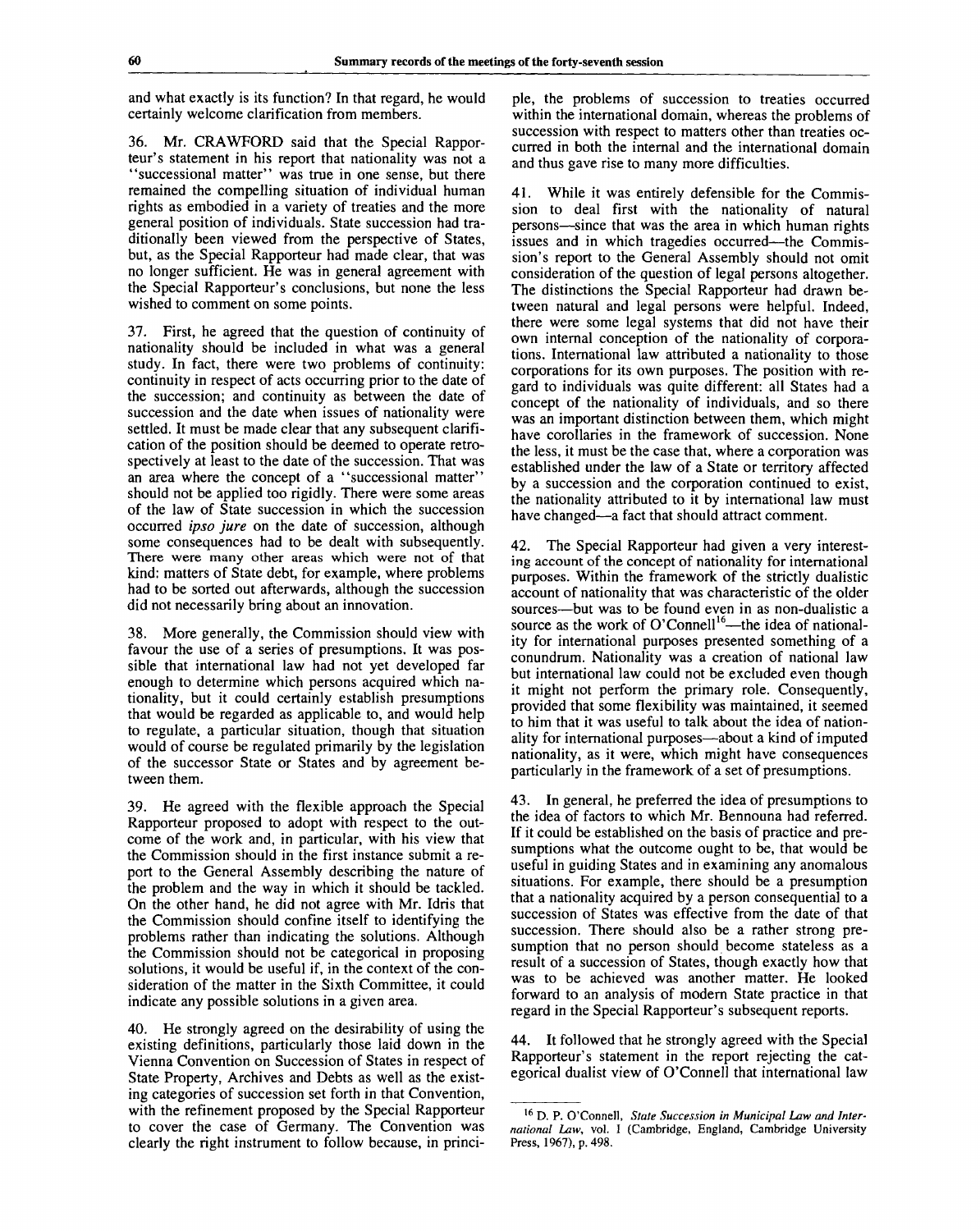did not at the present stage of development impose any duty on the successor State to grant nationality. It seemed to him that, in certain cases, international law did or should impose such a duty. It would be monstrous if, for example, a national of the former German Democratic Republic had become stateless as a result of the integration of that Republic into the Federal Republic of Germany. If there was no argument about that, then international law should reflect the position, at least at the level of a presumption and quite possibly at the level of an obligation.

45. Guidance could certainly be obtained from the various provisions on statelessness even though such provisions might not apply textually to cases of total succession. They certainly might apply textually to cases of partial succession. It would be interesting to know whether they were taken into account in the context of the German case with respect to the continuing obligation of the Federal Republic of Germany concerning issues of statelessness.

46. He fully concurred with the Special Rapporteur, and for the reasons he gave, that cases of unlawful succession should be excluded from the report. It would, however, be useful to make the point that such exclusion did not necessarily mean that particular solutions would be inapplicable. It was simply that cases of aggression and the like gave rise to special situations which it was obviously inappropriate to deal with within the framework of particular studies. That conclusion had already been reached by the Commission and it did not seem helpful to reopen the matter.

47. He also agreed with the Special Rapporteur about the role of the right of option in the resolution of problems. The presumption that persons did not have more than one nationality was much less strong than the presumption against statelessness. Indeed, it might be that, notwithstanding recent developments that had tended to eliminate dual nationality, there was no such presumption at all. A State which was entitled to extend its nationality to an individual did not become disentitled to do so merely because another State might have the same entitlement. On the other hand, the right of option was certainly a way of regulating conflicts of nationality and it should definitely be included within the framework of the general study. It would not, on the other hand, be useful to discuss the problem of different categories of nationals under national law, which was rather a problem of discrimination in the context of the law of the States which maintained such a distinction. The Commission's concern should be with the general conception of nationality, but it might be worth pointing out in the report that all States were subject to obligations of nondiscrimination and that those obligations extended to the conduct they adopted under laws relating to nationality.

48. He was very much in favour of the consideration of the topic by the Commission and of the Special Rapporteur's treatment of it thus far.

49. Mr. GÜNEY said that it would seem advisable at the present stage to limit the topic to the nationality of natural persons, as recommended by the Special Rapporteur, leaving aside the nationality of legal persons for the time being, and to study in further detail existing interna-

tional norms regarding change of nationality and dual nationality. He took that view, first, because the nationality of legal persons did not have the same effect in all legal relations and, secondly, because there must be no discrimination when it came to change of nationality and dual nationality. With the free movement of persons for migration and other reasons, it was becoming increasingly necessary to envisage dual nationality, to bring internal law in the matter up to date, and to ensure that individuals were not deprived of their nationality. In that connection, Mr. Tomuschat's question (2387th meeting) whether an act divesting an individual of his nationality could be declared null and void merited close consideration. First, however, as rightly pointed out by Mr. Bennouna, it was essential to have recourse to the obligation to negotiate—an obligation that had been recognized in a number of judgments of ICJ and in particular in its judgment in the *North Sea Continental Shelf case. 17*

50. The question of nationality was closely linked to that of State succession. In that connection, it should not be forgotten that the codification and progressive development of the law on State succession, as laid down in the above-mentioned Conventions, had not met with much success in contemporary State practice; those two conventions had not, in fact, yet entered into force. They governed fundamental aspects of State succession, unification and dissolution, however, and the experience gained therefore dictated the need for the utmost prudence before one embarked on the preparation of new instruments, whatever their nature. State practice, and in particular the practice of the eastern European countries within the framework of internal law, would have a decisive role to play in pointing the way towards the establishment of principles and rules with a view to providing States with the relevant guidelines.

51. He agreed that a working group should be appointed to consider the topic further and to expedite the work on it. An open-ended working group would provide an excellent forum for doing so.

52. Mr. FOMBA said that among the substantive questions the proposed working group should seek to determine were the specific effects of State succession on the nationality of natural and legal persons, and the position of international law with regard to the problems involved. For instance, did positive law provide any enlightenment in that connection? If so, what did that law consist of, and if not, what legal principles could usefully be adopted in terms of the rights and obligations of States, and in what kind of instrument should they be incorporated?

53. He agreed entirely with Mr. Tomuschat (ibid.) about the form to be taken by the results of the work on the topic. In that connection, he would note in passing that Eritrea was the only African State mentioned as having responded to the invitation to submit relevant materials. He had, in fact, just received the text of its Proclamation 21/1992 of 6 April 1992, but had not had time to examine it.

<sup>17</sup>*1.C.J. Reports 1969,* p. 3